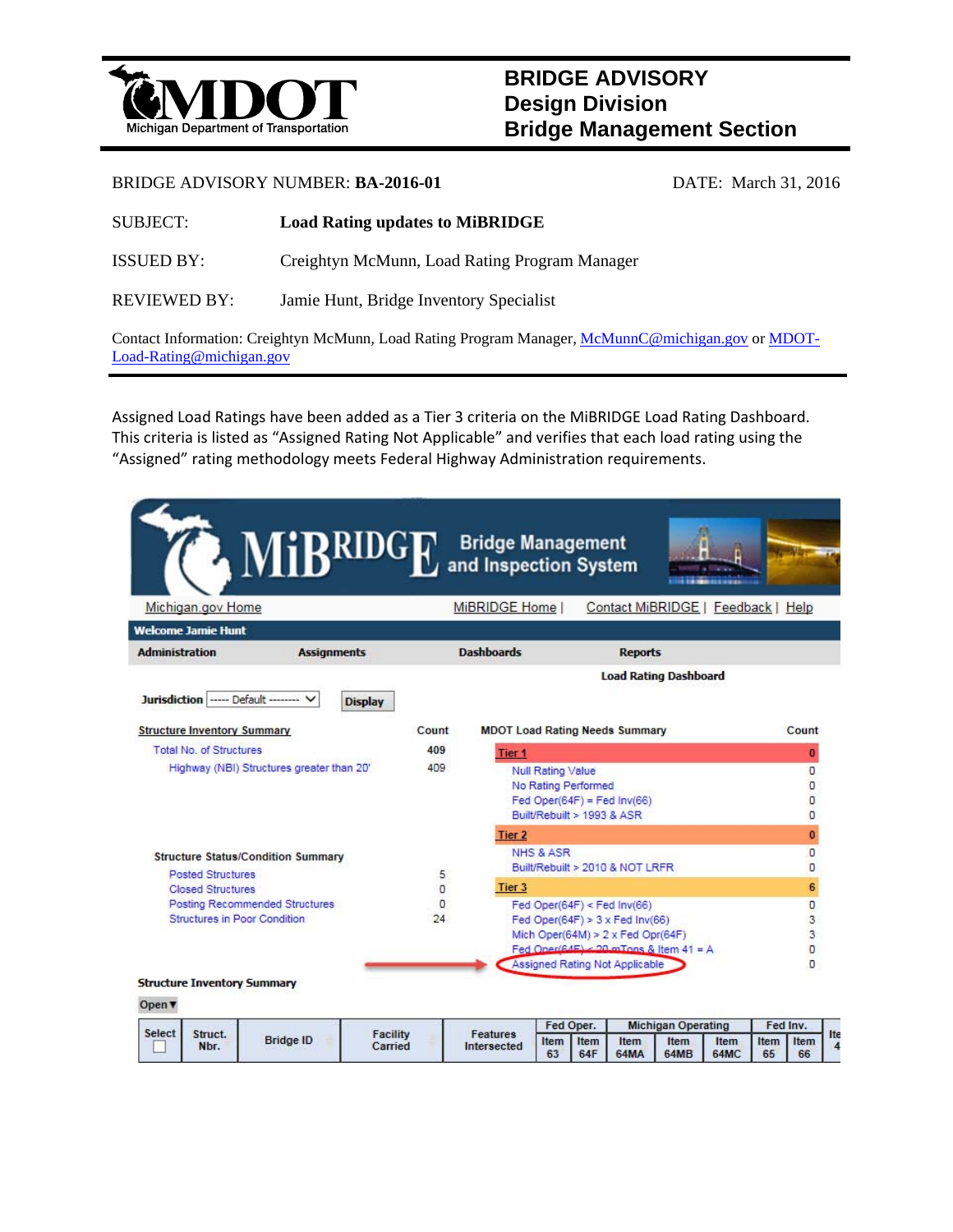For the acceptable and applicable use of "Assigned" as the rating method, the structure must meet certain criteria. These requirements are presented in the September 29, 2011, Federal Highway Administration Memorandum [http://www.fhwa.dot.gov/bridge/110929.cfm] and are, also, outlined below:

- 1. The bridge was designed and checked using either the AASHTO Load and Resistance Factor Design (LRFD) or Load Factor Design (LFD) methods to at least HL‐93 or HS‐20 live loads, respectively; and
- 2. The bridge was built in accordance with the design plans; and
- 3. No changes to the loading conditions or the structure condition have occurred that could reduce the inventory rating below the design load level; and
- 4. An evaluation has been completed and documented, determining that the force effects from State legal loads or permit loads do not exceed those from the design load; and
- 5. The checked design calculations, and relevant computer input and output information, must be accessible and referenced or included in the individual bridge records.

It should be noted that, based on criteria 1 above, ASD is not an allowable design method, even for timber structures. If an "Assigned" rating using ASD is selected as the method on the summary form in MiBRIDGE, an error message will be displayed at the top of the form and you will not be allowed to save the load rating information.

| <b>Assumptions</b><br><b>Summary</b> | Assigned ASD, mTons" or "E Assigned ASD, RF" as per the FHWA memo dated September 29, 2011.<br><b>LOAD RATING SUMMARY - asdf</b><br>* = Required Fields |                  |                                                                     |  |  |
|--------------------------------------|---------------------------------------------------------------------------------------------------------------------------------------------------------|------------------|---------------------------------------------------------------------|--|--|
|                                      | <b>Assigned Tier:</b>                                                                                                                                   | No Tier Assigned |                                                                     |  |  |
|                                      | <b>Verified No Tier:</b>                                                                                                                                |                  |                                                                     |  |  |
|                                      | Tier Override Comment:                                                                                                                                  |                  | Error Message when "Assigned ASD"<br>is chosen as the Rating Method |  |  |
|                                      | The above structure was analyzed using: Other                                                                                                           | $\checkmark$     |                                                                     |  |  |
|                                      | Version or Other:<br>Rating considers field condition of                                                                                                |                  |                                                                     |  |  |
|                                      | members:                                                                                                                                                |                  |                                                                     |  |  |
|                                      | *Controlling component and failure mode:                                                                                                                |                  |                                                                     |  |  |
|                                      |                                                                                                                                                         |                  |                                                                     |  |  |

Based on criteria 3 above, if any work has been performed on the structure since its original construction, an "Assigned" rating is not allowed, as this would constitute a change in the loading condition from its original design. Additionally, if the structure condition has deteriorated resulting in a reduction in capacity from the original design of the structure, an "Assigned" rating is not permitted. In this instance, a load rating analysis which considers the current field condition must be performed.